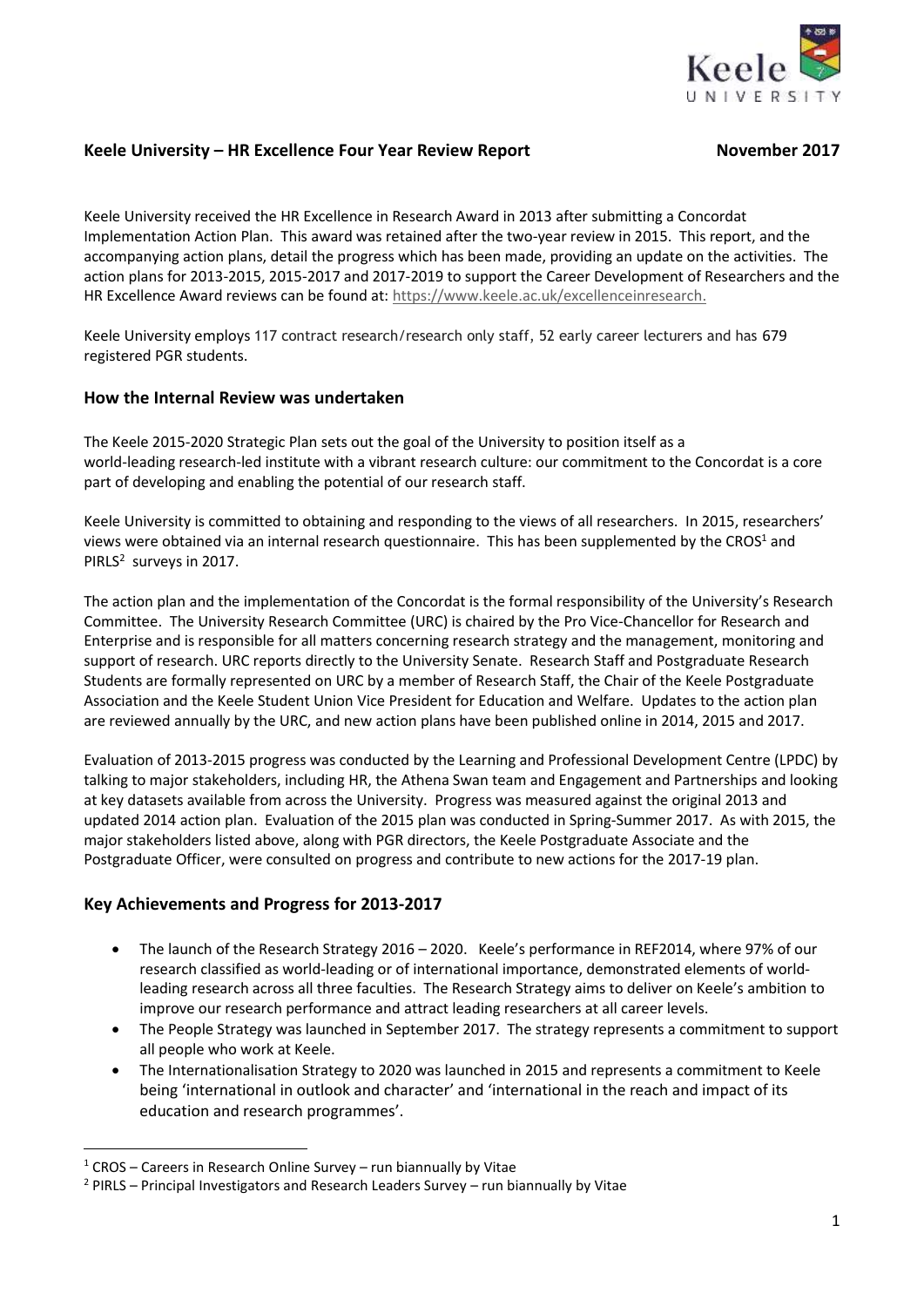

- A new Researcher Developer & two new Research Librarians have been appointed to support researchers at all levels across the University with their career and professional development.
- The number of research staff engaged in workshops offered through the LPDC has increased by 66% from 518 in 2013-2015 to 863 in 2015-2017.
- Writing retreats began at Keele in Summer 2014. They have grown in popularity and are now run across the University. Further information is available in the accompanying case study.

# **Progress by Concordat Principle**

More detailed information can be found in the updated Action Plan for 2015-2017 accompanying this document. In brief, the key achievements, by Concordat principle are as follows.

# *Principle 1: Recruitment, selection and retention of researchers*

- Recruitment and Selection policies have been reviewed and staff guidance and information is available online<sup>3</sup>. A new e-learning package for recruitment and selection has been created and is online. It is mandatory for all staff involved in recruitment to complete the training every 2 years. The training package includes information regarding the consideration of the research strategy when recruiting researchers, the importance of the Person Specification as an objective shortlisting and selection tool, guidance on structuring job descriptions around the requirements of the role and information on unconscious bias. The gender balance, of each recruitment panels is checked by HR. Guidelines are also provided on how to fairly assess a candidate at interview and panel composition.
- The relocation and removal expenses policy has been updated and includes an increase to the maximum reimbursement amount and guidance on eligibility.
- A new HR system has been implemented: "Keele People". All recruitment and HR matters are now centralised through this system. Researchers also have access to their learning record and can sign up for workshops and training events via the system.

### *Principle 2: Recognition and value*

**.** 

- The launch of the People Strategy represents a commitment to support all staff at the University, including researchers, with five key aims and objectives designed to promote Keele as an employer of choice, empower staff, encourage and develop leaders, foster a culture of wellbeing, inclusion, innovation and engagement and promote the global outlook and impact of Keele staff.
- A key focus for HR in 2014-15 was the implementation of revisions to the Staff Performance Review and Enhancement (SPRE), the University's appraisal process. The University requires all individuals to participate in SPRE and sets out that discussions should take place between January and August. In 2015, 87.3% of SPREs were completed in this timeframe. In 2016, this rose to more than 93% and in 2017 reached 95%. The revisions were aimed at ensuring that SPRE reviewers provide clear, meaningful feedback that is helpful in enhancing the contribution of the individual. Feedback was sought on the revisions and recommendations have been made based on the feedback received. 99% of reviewers also found the reviewer workshop, held at the LPDC, to be helpful. Many researchers also now include research plans as a mechanism for discussion in their appraisal. Discussions are still ongoing about using development frameworks, such as Vitae's RDF within SPRE discussions.
- Researchers nearing the end of a fixed term contract can sign up to the redeployment register. The redeployment procedure was reviewed in 2015. Thirteen researchers who signed upto the redeployment register have been successfully redeployed or had their contract extended during the last four years.

<sup>3</sup> https://www.keele.ac.uk/hr/recruitmentandselectionsupportinformation/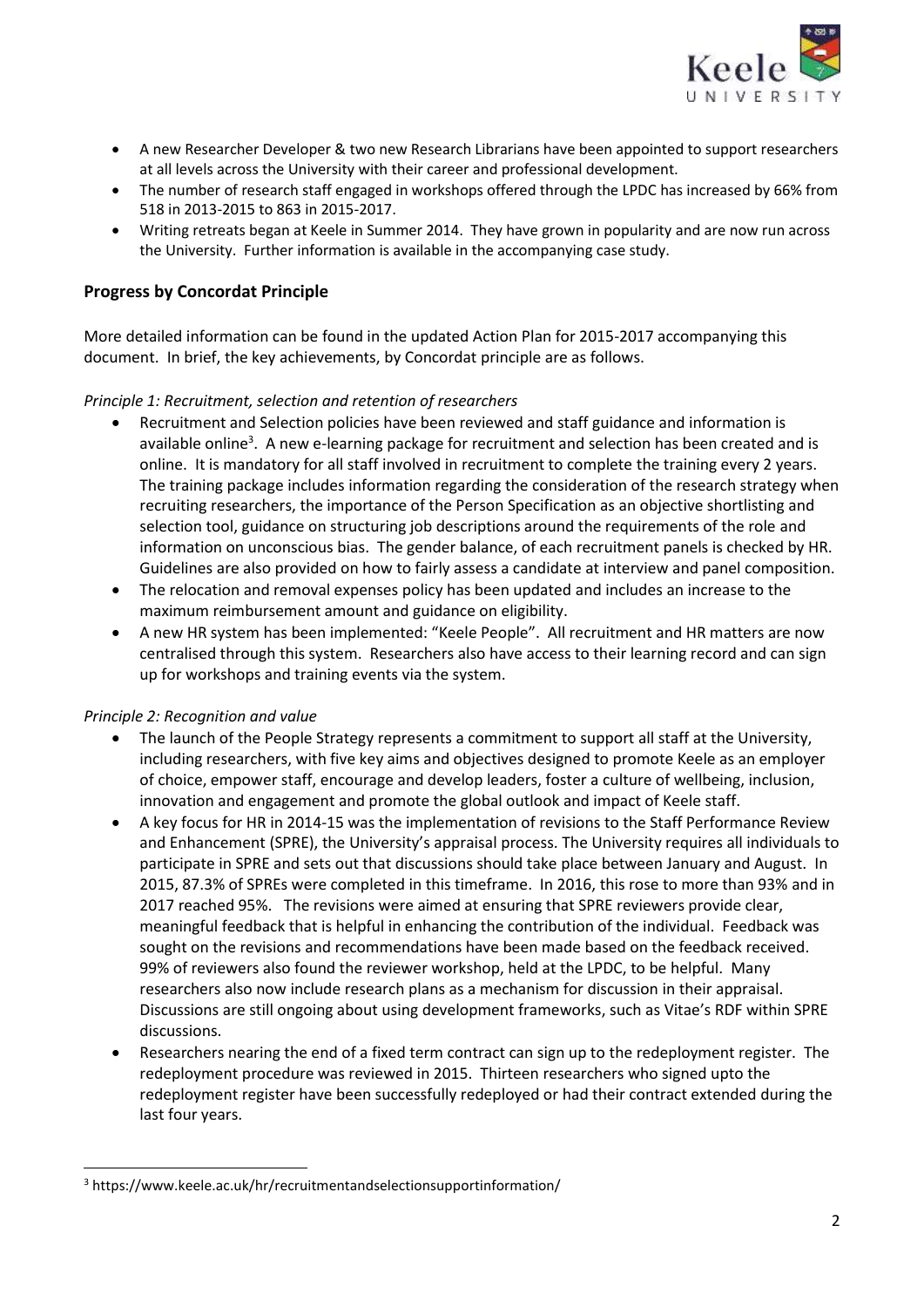

 In response to feedback received from researchers, a grant writing workshop was held on three occasions (once in each of two faculties and once centrally) during the last quarter of 2016. The course was attended by over 70 people and the content was very well received, with 90% of respondents to a survey conducted 3-6 months after the workshop, stating that they would recommend it to colleagues. The workshop will be repeated in Spring 2018.

## *Principle 3 & 4: Support and Career Development*

- The first PGR Summer School ran in 2016 to enhance the professional skills required by all postgraduate research students. In 2017, the offering was expanded, with the Researcher Summer School<sup>4</sup> open to all active research staff and students at the University. Sessions included: Critical reading, exploring impact factors in your research, Vitae and the RDF, presenting, mapping your digital presence, blogging, managing anxiety, project management, assertiveness and personal resilience. The week ended with a full-day structured writing retreat. The event was attended by fifty-four people from across the University, including twelve members of research staff, 37 PGR students, two teaching fellows considering research and four research support staff.
- New courses have been added to "The Essential Skills for Researcher Programme". Additionally, new working relationships have been established with four new external facilitators to expand the range of workshops on offer. In 2013-2015, 518 research staff engaged in workshops offered through the LPDC. In 2015-2017, this number rose by 66% to 863.
- Leadership and management development has been a key investment by the University in recent years and is one of the aims of the People Strategy. Events and strategic conversations have been held with future leaders, academic leaders and senior leaders. This is scheduled to continue with further events already scheduled for 2018.
- Formal mentoring guidance and coaching frameworks have been under development and are scheduled to be launched by the end of 2017. In addition, activities and resources are being developed to improve the levels of engagement with and the quality of mentoring for researchers at the University. A mentoring masterclass is also scheduled for December 2017.
- The Recognition and Induction Framework (REIF) is currently being piloted with all newly promoted staff on research contracts.
- Writing retreats are held around the University and have grown in popularity over the last couple of years. They provide a dedicated space for researchers to sit and focus on their writing in a supportive environment that encourages creativity and productivity (see Appendix C – Case Study: Writing Retreats for more information).

### *Principle 5: Researchers share responsibility for their own personal and career development*

- The Learning and Professional Development Centre webpages have been updated in order to provide researchers with information about Vitae and the RDF to assist their Professional Development<sup>5</sup>. These complement existing resources already online<sup>6</sup>. Information has also been added about leadership development and mentoring<sup>7</sup>.
- The workshop on research ethics continues to run three times a year. In addition, various guidance, including a leaflet on research ethics has been added to the Research Support website<sup>8</sup>.

### *Principle 6: Equality and Diversity*

 $\overline{a}$ 

 The University has placed significant effort and resources into promoting its equality and diversity agenda. A new equality and diversity strategy was published in 2015 for 2015-2020. A variety of events are held on an annual basis including Health and Wellbeing Week, LGBT Month, Refugee week and

<sup>4</sup> https://www.keele.ac.uk/lpdc/research/summerschool2017/

<sup>5</sup> https://www.keele.ac.uk/lpdc/research/

<sup>6</sup> https://www.keele.ac.uk/lpdc/resourcesarchive/researchers/

<sup>7</sup> https://www.keele.ac.uk/lpdc/keeleleadership/

<sup>8</sup> https://www.keele.ac.uk/researchsupport/researchethics/